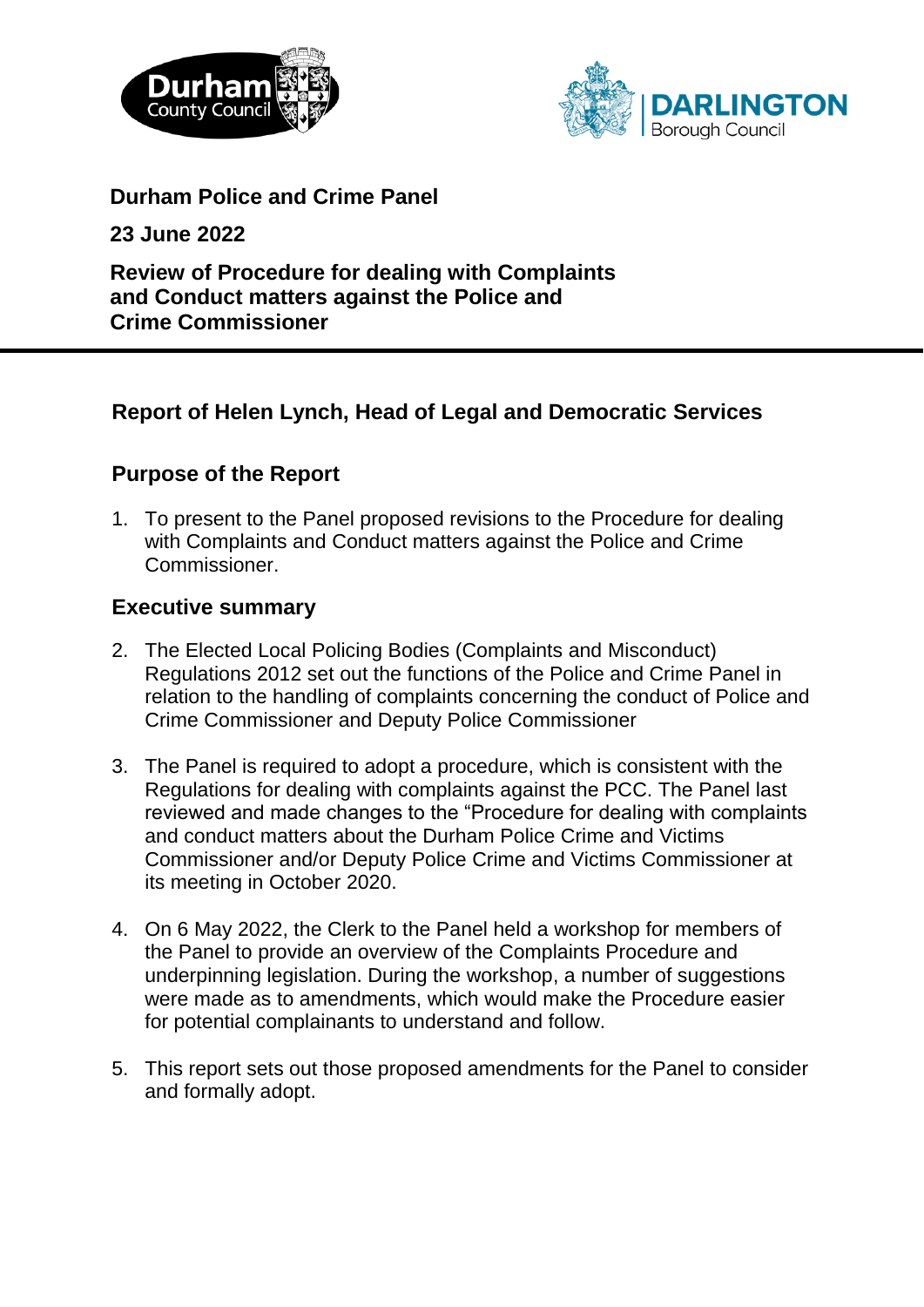# **Recommendation**

- 6. The Police and Crime Panel are recommended to:
	- (a) Comment on the amended draft Procedure; and
	- (b) Approve the amended Procedure to be implemented and applied to any complaint received after 23 June 2022.
	- (c) Delegate authority to the Clerk of the Panel, in consultation with the Chair and Vice-Chair of the Panel to make minor amendments to the Procedure and to ensure that it is in an accessible format.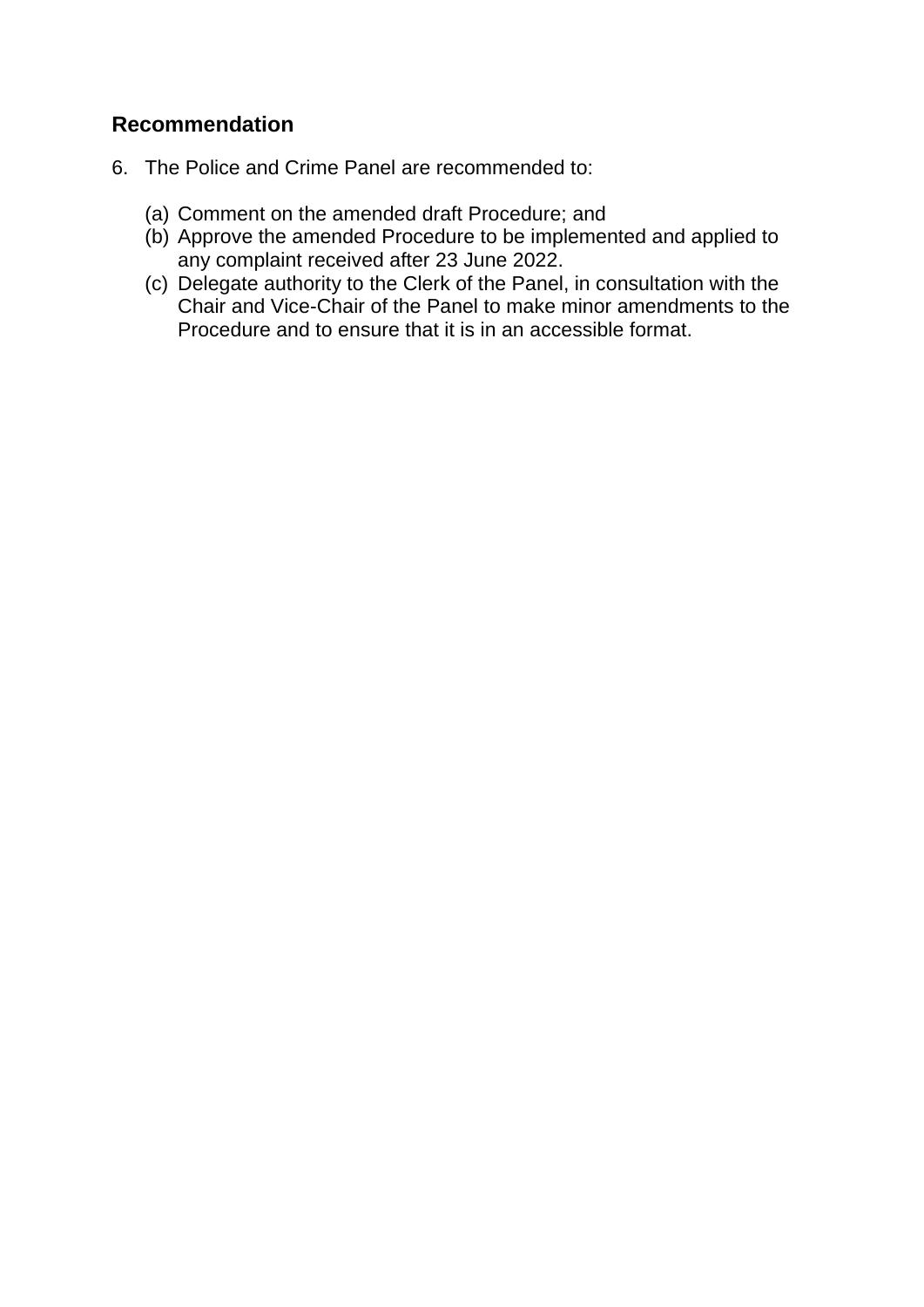# **Background**

- 7. The Police Reform and Social Responsibility Act 2011 ("the Act") sets out the role and responsibilities of the Police and Crime Panel, which includes the handling of complaints relating to the Police and Crime Commissioner (PCC) and Deputy Police and Crime Commissioners (DPCC).
- 8. In accordance with the Act and the Elected Local Policing Bodies (Complaints and Misconduct) Regulations 2012 ("the Regulations"), the Panel first adopted Procedures for dealing with complaints and conduct matters about the PCC (then referred to locally as the Police Crime and Victims Commissioner) in November 2012. The Procedure adopted at that time was based on the model procedures adopted by many Police and Crime Panels.
- 9. The Police and Crime Panel reviewed and amended the Procedure to ensure that it reflected the Local Government association guidance for Police and Crime Panels, which includes guidance on complaints handling. The changes approved were relatively minor and included the updating of relevant roles/postholders and sought to simplify the language used and also to make the document accessible.
- 10. On 6 May 2022, the Panel attended a workshop on the complaints process, which was delivered by the Clerk to the Panel. The session provided an overview of the legislative basis for the procedure, the different types of complaint, the role of the Panel as well as the practicalities of what happens when a complaint is received.
- 11. Under the legislation, responsibility for dealing with complaints against the PCC/DPCC is within the remit of the Panel. However, the complaints operate within a very narrow statutory framework.
- 12. Where a complaint is received, which indicates that the PCC/DPCC may have committed a criminal offence (Conduct Matter) or constitutes or appears to constitute a criminal offence (Serious Complaint), the Panel must refer the matter to the Independent Office of Police Conduct (IOPC).
- 13. Where a complaint is received, which is not a conduct matter or a serious complaint matter, it falls to the Panel to consider by way of informal resolution. The Panel has no powers to investigate complaints but can request the PCC/DPCC to provide information or attend the Panel to answer questions. The Panel also has no powers to impose sanctions.
- 14. The informal resolution process is not a disciplinary process but is intended to facilitate the resolution of complaints to the satisfaction of the parties involved. The intention is that the Procedure can be flexible to adapt to the particular circumstances of the complaint.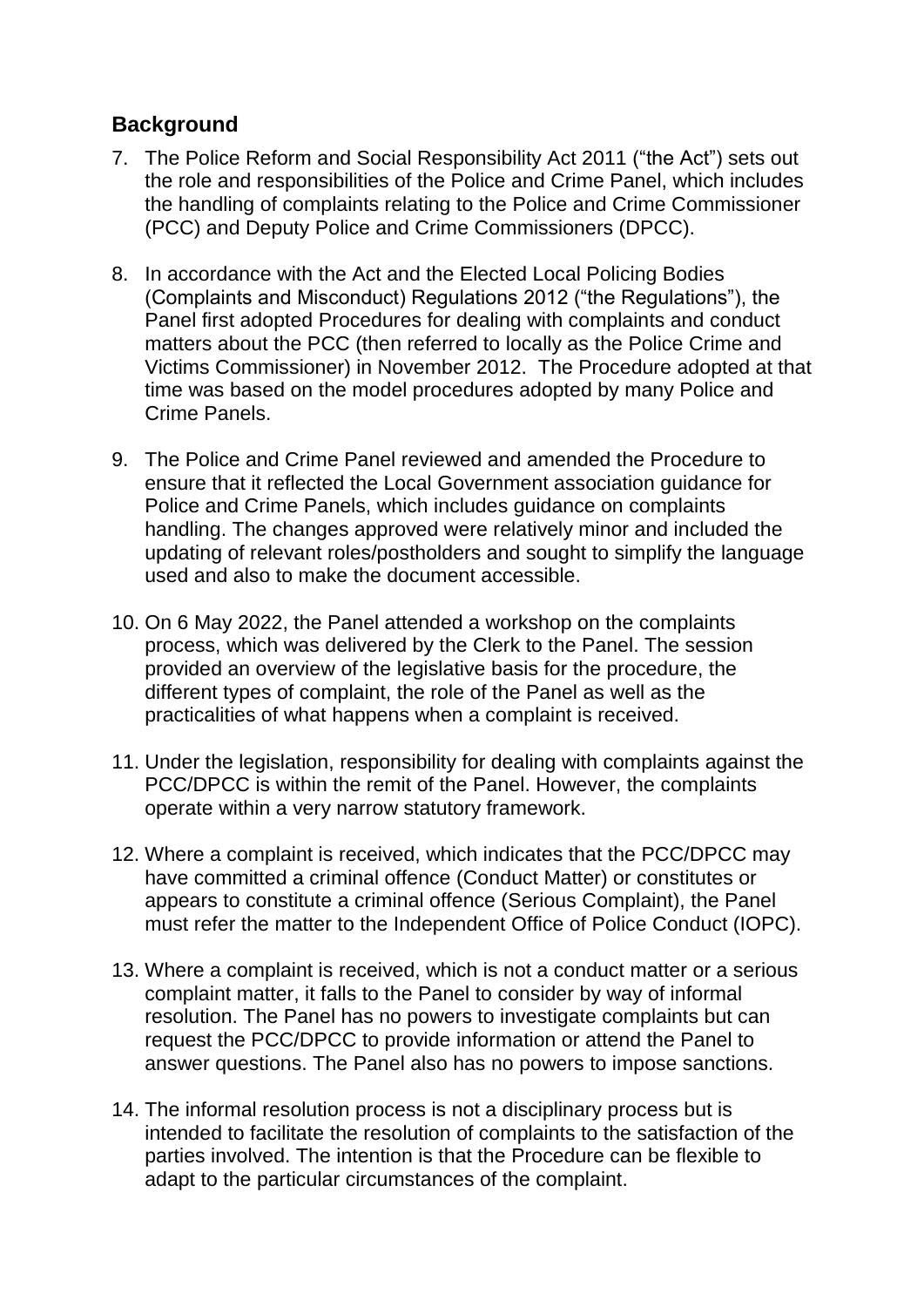# **Proposed changes to the Procedure**

- 15. Under the Regulations, the Panel may delegate responsibility for the initial handling of complaints to the Chief Executive and Monitoring Officer for the PCC's office.
- 16. The Panel has delegated this responsibility to the PCC's Chief Executive. However, where they consider that there may be a conflict, the Procedure provides that they can refer the matter to the Clerk to the Panel to determine whether it is a matter for the Panel or the IOPC to determine.
- 17. The Panel discussed this at the workshop and considered whether this was appropriate. Whilst there might be no actual conflict with the Chief Executive handling complaints, there could be a perception of conflict given that the Chief Executive reports to the PCC.
- 18. The Panel are aware that this issue was considered by the Government when Police and Crime Panels were established. At that point it was considered that no conflict arose. The Chief Executive is already responsible for assessing the lawfulness and propriety of the PCCs actions in their capacity as monitoring officer, which they are able to conduct effectively and impartially.
- 19. Notwithstanding this, the Panel considered it would promote transparency and accountability if the potential for the perception of conflict was addressed. It was noted that it is not practical for the Panel to convene on receipt of a complaint to determine whether or not it requires a referral to the IOPC or to be dealt with by informal resolution.
- 20. It was therefore suggested that the responsibility for the initial handling of complaints be delegated from the Panel to the Clerk of the Panel in accordance with section 101(2) of the Local Government Act 1972, which allows a committee to arrange for its functions to be discharged by an **Officer**
- 21. The Panel also considered that the Procedure is quite difficult to follow in places. It was acknowledged that this is because that the Procedure largely mirrors the Regulations, which are also difficult to digest. There was a concern that this might prevent members of the public from being able to raise their concerns. The Clerk was therefore requested to review the Procedure to see if it could be streamlined, simplified and re-ordered to make it easier for the public to follow.
- 22. Appendix 2 to the report is a copy of the existing procedure, which shows the proposed amendments as tracked changes. The changes appear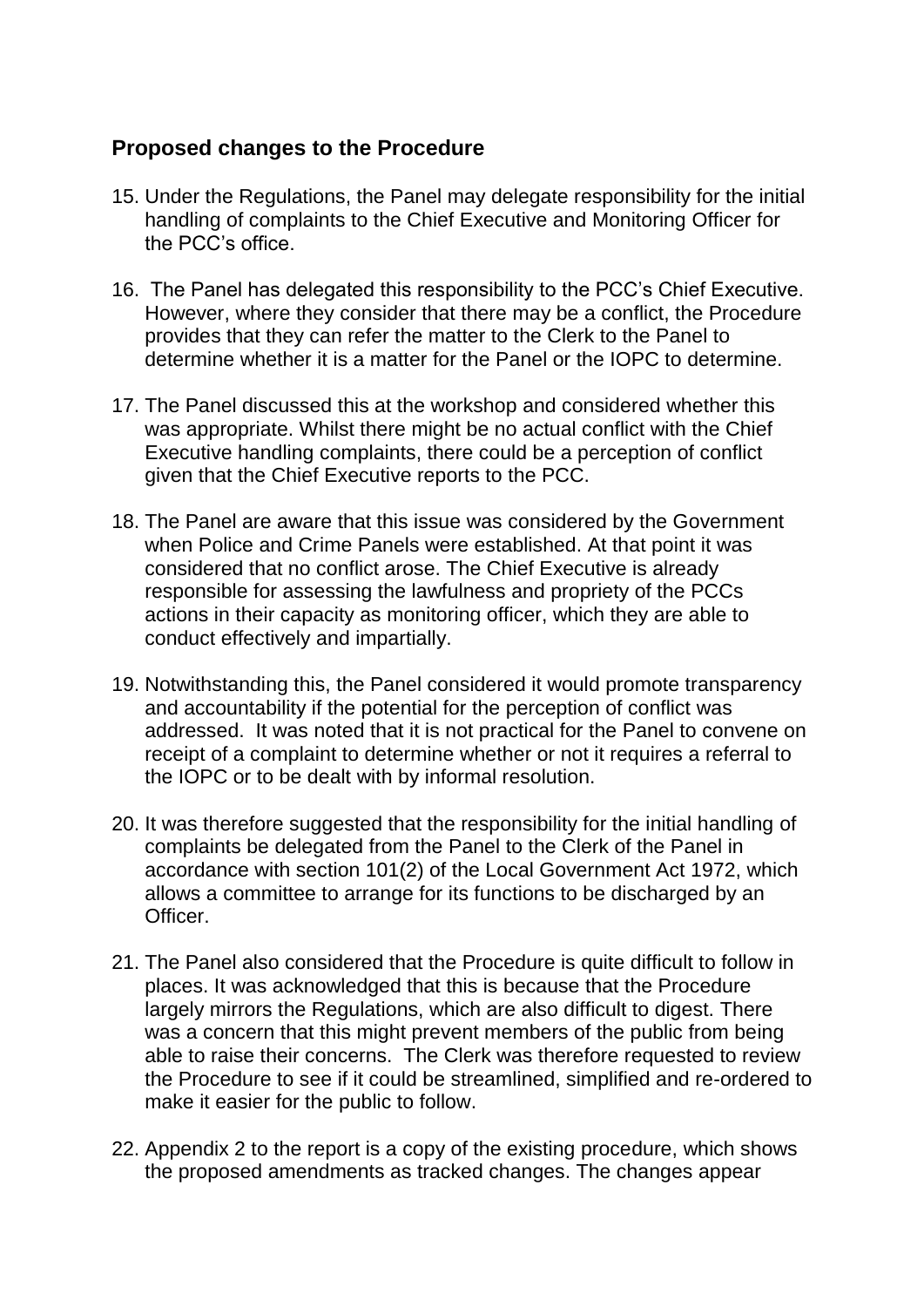significant but other than the amendment reflected at paragraph 20, the other changes seek to simplify the procedure and re-order it to deal with each stage of the complaints process in turn. The terminology has been reviewed to ensure that it is as simple as possible and key terms are defined within the document to aid understanding. A clean copy of the revised document is attached at Appendix 3 to the report.

### **Considerations for the Panel**

- 23. In considering the proposed revisions to the Procedure, the Panel may wish to consider the LGA guidance, which recommends that Panels consider the following:
	- Responsibility for all types of complaint is clearly set out;
	- Whether a triage system would be useful;
	- Making sure that complainants understand that recording a complaint is not the same as upholding it;
	- Considering whether it is appropriate for the Chair of the Panel to see all complaints;
	- Having clear guidance for recording complaints;
	- Developing clear communication to explain what is happening to members of the public;
	- Rather than referring to the IOPC general casework team; referrals should be to a specialist link with experience of PCC complaints;
	- Having a process to take back and conclude complaints when received back from the IOPC.

# **Background papers**

• LGA Guidance – Good Practice for Police and Crime Panels [good-practice-police-and--50a.pdf \(local.gov.uk\)](https://www.local.gov.uk/sites/default/files/documents/good-practice-police-and--50a.pdf#:~:text=Over%20the%20past%20two%20years%2C%20police%20and%20crime,their%20wider%20community%20safety%20and%20local%20resilience%20responsibilities.)

# **Other useful documents**

• None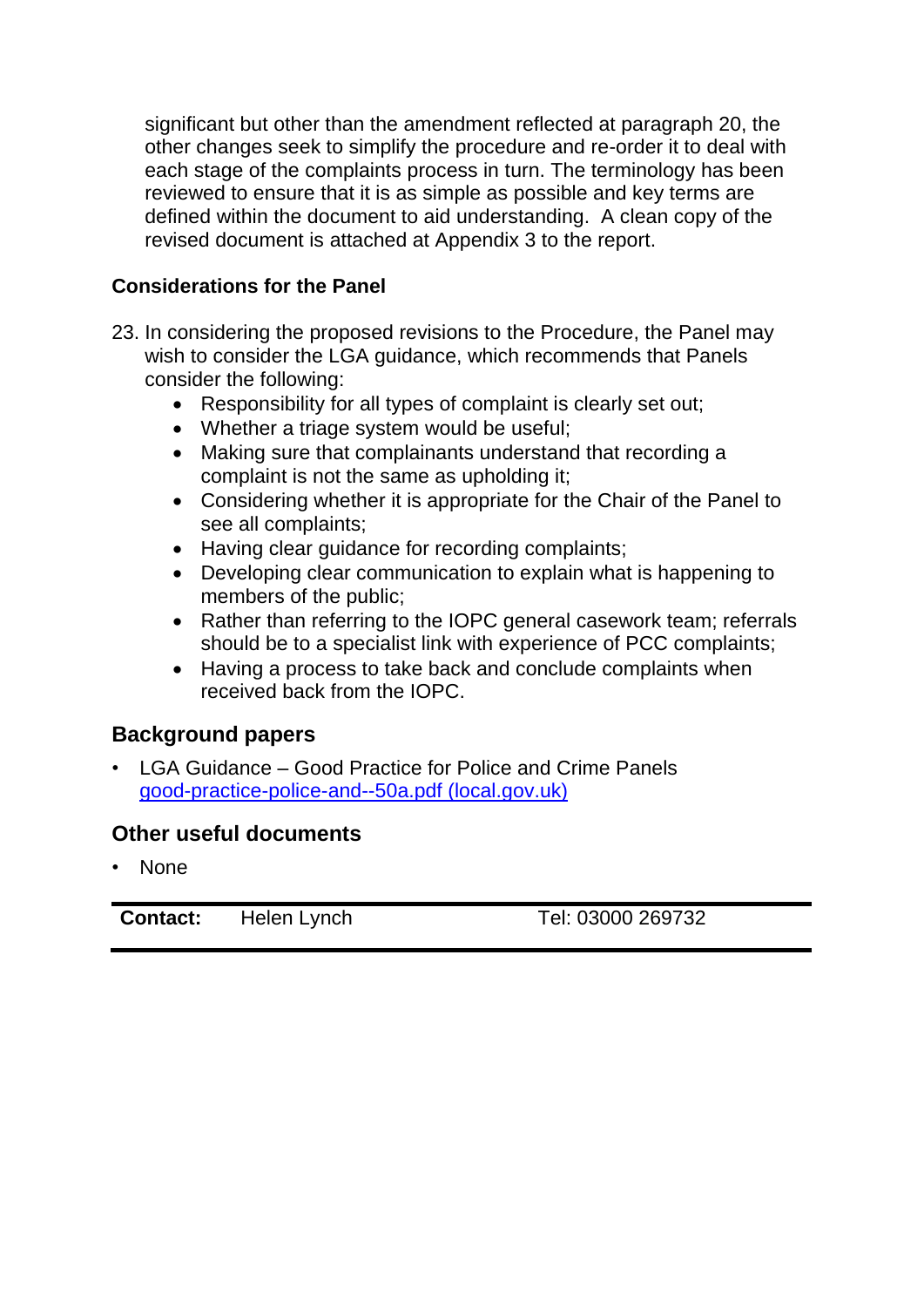# **Appendix 1: Implications**

### **Legal Implications**

The report references the responsibilities under the Police Reform and Social Responsibility Act 2011 and the Elected Local Policing Bodies (Complaints and Misconduct) Regulations 2012 for the Panel in respect of complaints. The proposed revisions to the Procedure are in accordance with the legislative requirements.

#### **Finance**

None

### **Consultation**

The proposed changes were developed following a workshop with the Police and Crime Panel.

# **Equality and Diversity / Public Sector Equality Duty**

It is hoped that by simplifying and streamlining the procedure, it will be more accessible to the public.

# **Climate Change**

None.

# **Human Rights**

None.

# **Crime and Disorder**

This is a key focus of the role of the Police and Crime Commissioner and Police and Crime Panel.

# **Staffing**

If the proposals are approved by the Panel, the Clerk rather than the PCC's Chief Executive would be responsible for the initial handling of complaints. In practice, this is unlikely to have a significant impact as the Clerk is routinely consulted in respect of all complaints received.

# **Accommodation**

None.

**Risk**

None.

#### **Procurement**

None.